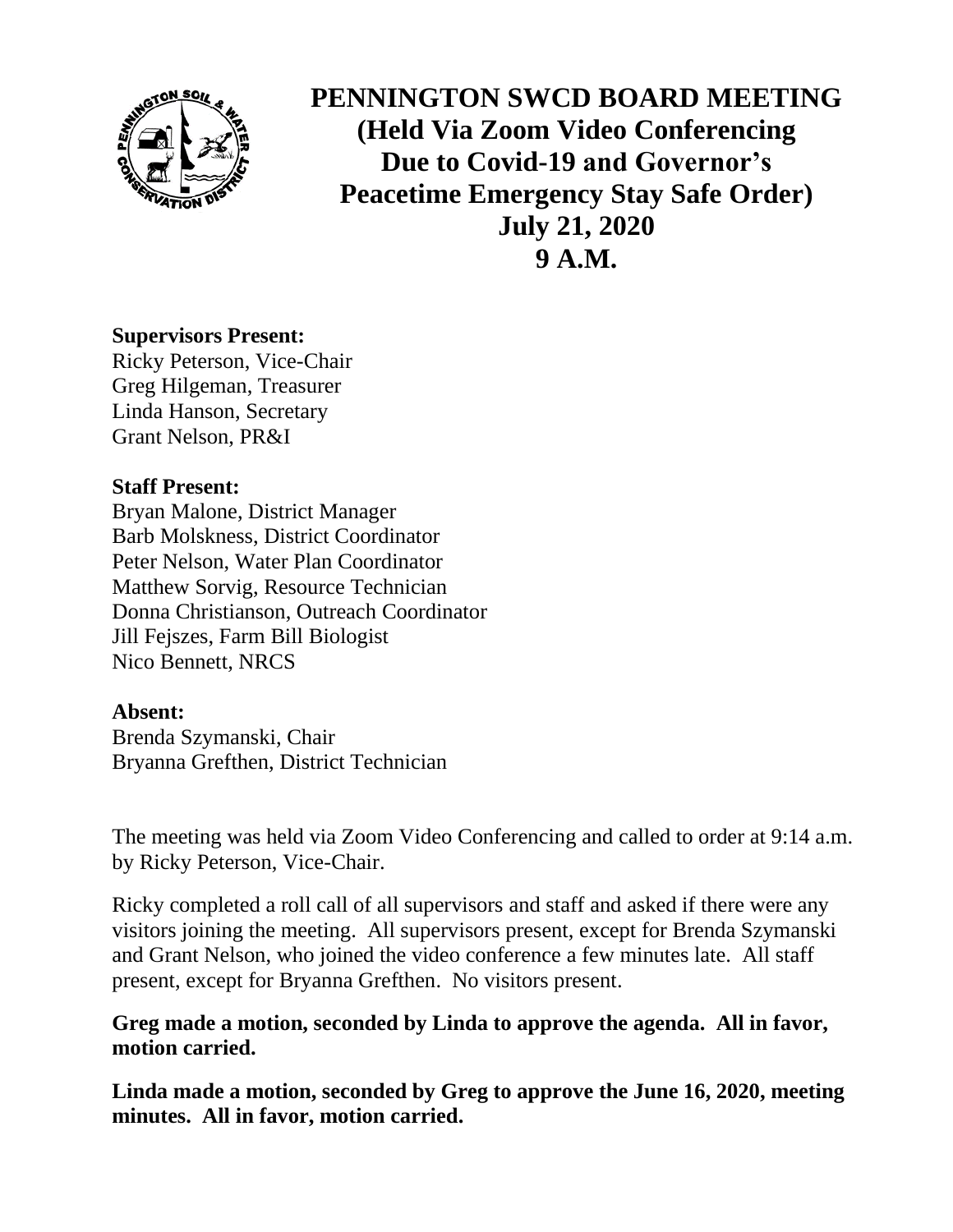Barb reviewed the June 2020 Financial Report. **Greg made a motion, seconded by Linda to approve the June 2020 Financial Report. All in favor, motion carried.**

Grant joined the video conference at 9:38 a.m.

**Linda made a motion, seconded by Greg to approve payment of the following bills:**

| <b>Chase Card Service</b>     | 922.82      |
|-------------------------------|-------------|
| <b>RMB</b> Lab                | \$1,026.00  |
| <b>Marco</b>                  | \$<br>38.41 |
| <b>Verizon</b>                | \$<br>50.16 |
| <b>MN IT Services</b>         | \$<br>57.48 |
| <b>MN Volunteer</b>           | \$<br>50.00 |
| All in favor, motion carried. |             |

**Greg made a motion, seconded by Linda to approve the following percent-based State Cost-share application for well decommissioning:**

| <b>FY18-03</b> | <b>Gary Holmgren</b>          | \$250.00 |
|----------------|-------------------------------|----------|
|                | All in favor, motion carried. |          |

**Linda made a motion, seconded by Greg to pay the following flat rate Buffer Cost-share payments:**

| <b>BFY18-15</b> | <b>Gerald Zblewski</b>        | \$200.00 |
|-----------------|-------------------------------|----------|
| <b>BFY18-88</b> | <b>Lanette Osbjornson</b>     | \$800.00 |
| <b>BFY18-81</b> | <b>Ryan Brang</b>             | \$200.00 |
| <b>BFY18-13</b> | <b>Tom Wold</b>               | \$400.00 |
|                 | All in favor, motion carried. |          |

**Greg made a motion, seconded by Linda to approve the project bid of \$940.00 from Paul Reierson with verification that the bid includes all the dirt, leveling, and seeding work required to complete the John Zins Project. All in favor, motion carried.** 

**Greg made a motion, seconded by Linda to approve the following SSTS Upgrade Grant application:**

**FY18-003 Wayne and Dian Johnson \$ 9,342.17 All in favor, motion carried.**

**Linda made a motion, seconded by Greg to approve the following SSTS Upgrade Grant application:** 

**FY20-01 Corey and Elizabeth Larson \$ 10,341.10 All in favor, motion carried.**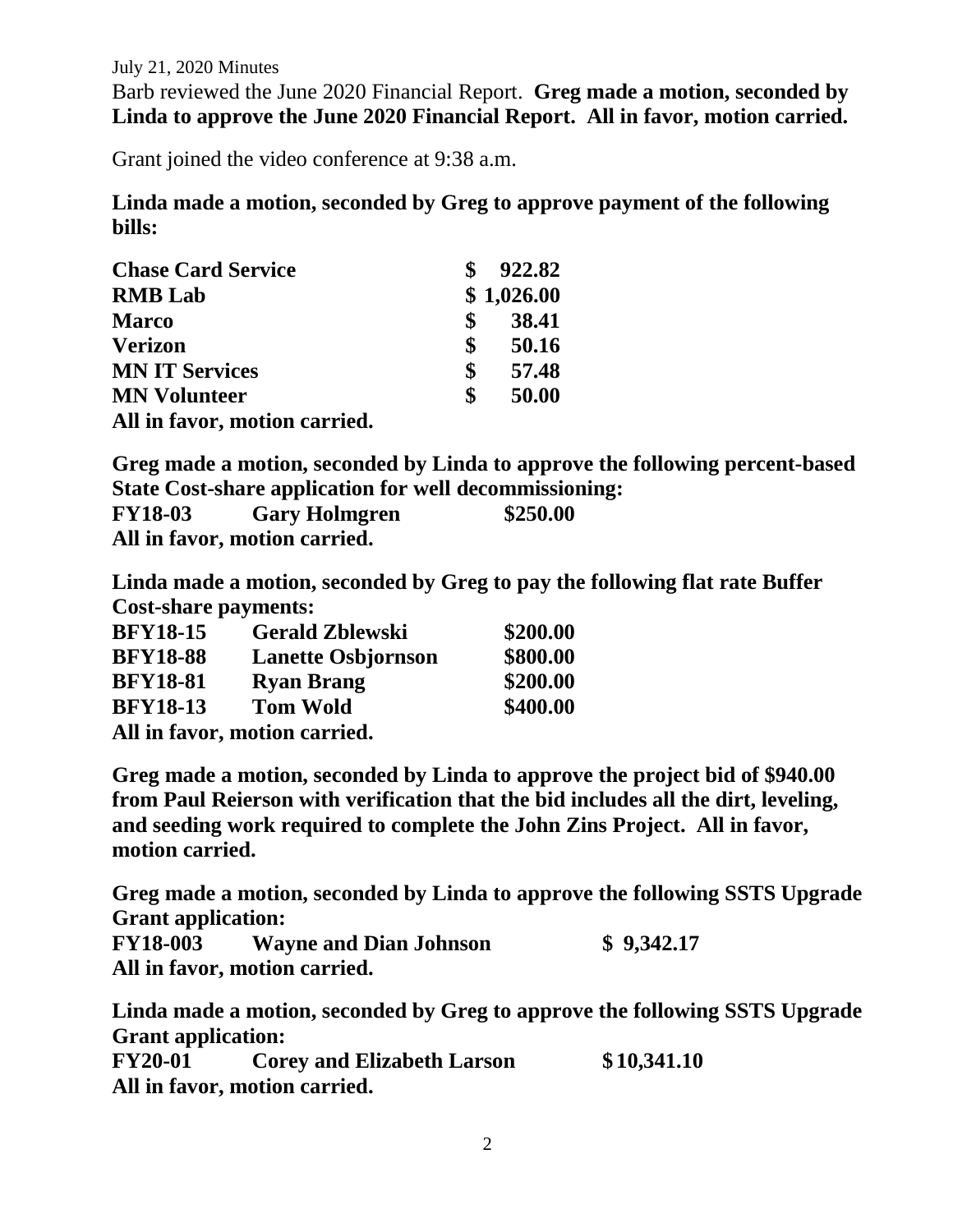The District's lease expires the end of July. A new lease with DNT Holdings LLC running from 8/1/20 until 7/31/21 at a cost of \$685.29/month has been drafted and is ready for signature. **Motion by Linda, seconded by Greg to sign the new office space lease. All in favor, motion carried.**

A well water testing clinic is being scheduled for the end of August. Sample bottles will be available from August  $24<sup>th</sup>$  -  $26<sup>th</sup>$  with water sample collection and drop off scheduled for August  $27<sup>th</sup>$  before 4:30 p.m. The cost for testing is \$25.00. Curbside protocol with be drafted for bottle pick-up and drop-off. **Motion by Greg, seconded by Linda to charge \$12.00 for the test with the District cost-sharing the remaining \$13.00. All in favor, motion carried.** 

A Pennington County resident asked about buying a rain gauge from the District. Currently we do not sell rain gauges. After some discussion about purchasing a few rain gauges that could either be sold or used as prizes at events and reviewing some pricing information, the Board decided to table the conversation until next spring.

This year Numedal, Sanders, Bray, Black River, and Polk Center township officials were asked to submit names of candidates for the Rural Beautification Award. Only one couple from the names submitted was interested in participating, Randy and Jennifer Knott from Sanders Township. Staff will be viewing their property on July 28<sup>th</sup>. It was noted that interest in this event has been dwindling over the past few years. An idea to get more folks to participate by changing the boundary areas from 5 down to 3 was suggested. More discussion will be needed on this in the future.

The following resolutions were reviewed:

Discussion took place regarding the "Sustainable Grazing Incentive Act" resolution submitted by Becker SWCD asking for an annual incentive to keep areas in grass. **Greg made a motion, seconded by Linda approving the "Sustainable Grazing Incentive Act" resolution. All in favor, motion carried.** The approved resolution will be sent to Paul Krabbenhoft.

Discussion took place regarding the "Leveraging NRCS Federal Program Funding to Implement 1W1Ps, Not Supplanting them with State Watershed Implementation Funds" resolution submitted by East Ottertail SWCD asking MASWCD and BWSR to work with NRCS to streamline the NRCS process as a way to obtain the maximum amount of federal funding available instead of using state funding for similar practices/projects identified in the 1W1Ps. **Linda made a motion, seconded by Grant to approve the "Leveraging NRCS Federal Program Funding to Implement 1W1Ps, Not Supplanting them with State Watershed Implementation Funds" resolution. All in favor, motion carried.** The approved resolution will be sent to Paul Krabbenhoft.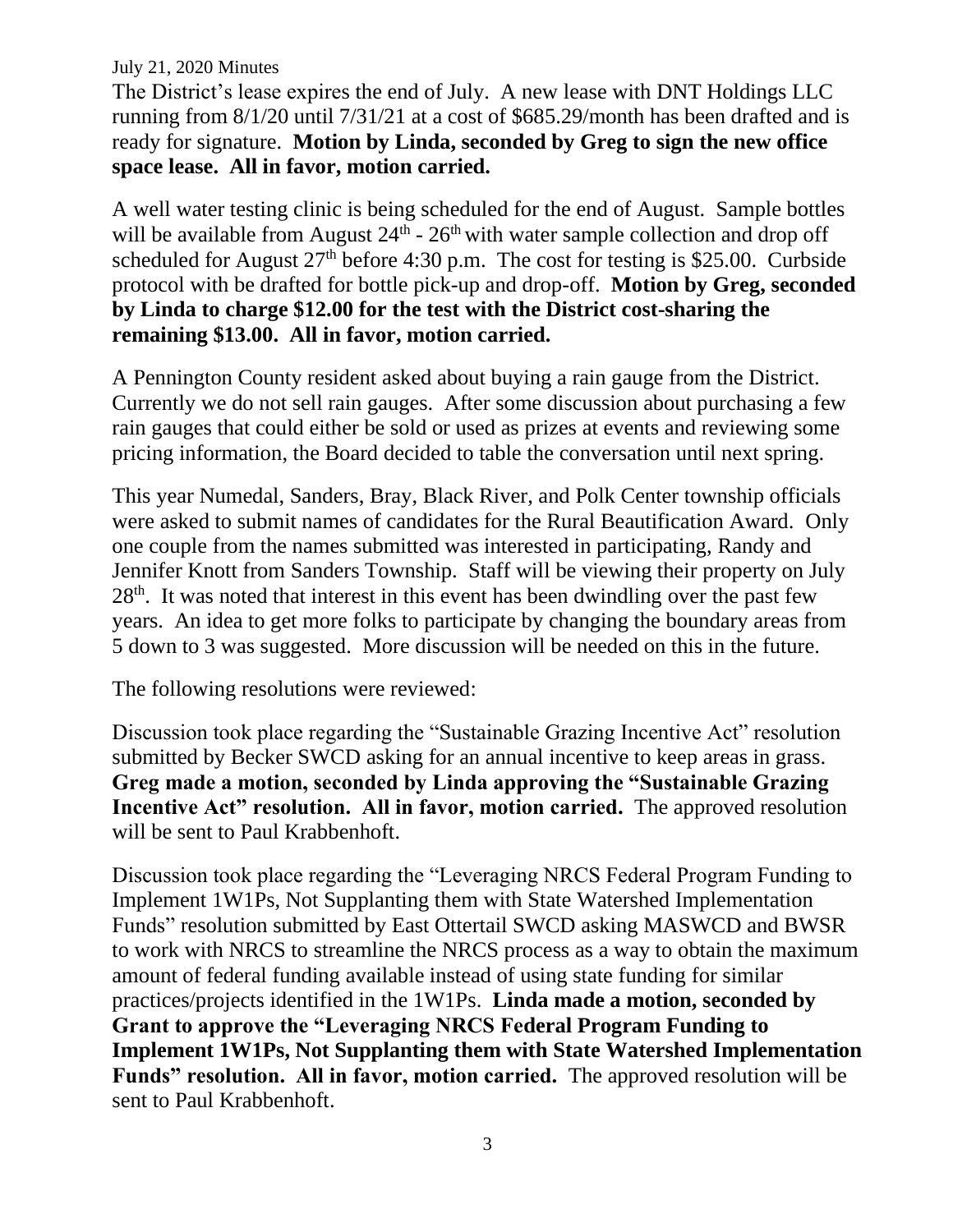Discussion took place regarding the "Maintaining or Restoring Co-mingling of NRCS and SWCD Staff Within Field Offices" by Grant SWCD asking to keep NRCS and SWCD staff co-located thus providing the best customer service to landowners available. **Motion by Greg, seconded by Linda to approve the "Maintaining or Restoring Commingling of NRCS and SWCD Staff Within Field Offices" resolution. All in favor, motion carried.** The approved resolution will be sent to Paul Krabbenhoft.

Discussion took place regarding the "Pollinator Habitat on Public Land" resolution submitted by Clay SWCD, which encourages other government agencies to install pollinator habitat on their property. **Grant made a motion, seconded by Linda to approve the "Pollinator Habitat on Public Land" resolution. All in favor, motion carried.** The approved resolution will be sent to Paul Krabbenhoft.

The Farm Bill Technician position is funded through an agreement with Pheasants Forever (PF). PF contributes 45% of the funding, another 45% comes from a PF contribution agreement with NRCS, and the remaining 10% comes from local match. Local match requirement is \$6,500. That amount is split between Marshall SWCD, West Polk SWCD, and Pennington SWCD. **Motion by Grant, seconded by Linda to renew the Local Partners Agreement with Pheasants Forever starting July 1, 2020, through June 30, 2021. All in favor, motion carried.**

Several different draft nondiscrimination statements were written and approved by the County Attorney prior to presenting them to the Board for review. **Linda made a motion, seconded by Grant to adopt the following proclamation as the Pennington SWCD Nondiscrimination Statement: "The Pennington SWCD does not and shall not discriminate in any of its activities or operations. We are committed to providing an inclusive and welcoming environment for anyone participating in our programs." All in favor, motion carried.**

Donna provided a little history about the Media Practices Policy. She also stated the County Attorney had approved the draft document prior to presenting it to the Board for their review. She then discussed the contents of the document with them. **Grant made a motion, seconded by Linda to adopt the Pennington SWCD Media Practices Policy. All in favor, motion carried.**

Bryan informed the Board that the tablet that was purchased for use on the culvert inventory did not work as it didn't have data access capabilities. It has been returned. A new tablet with data accessibility along with a keyboard, stylus, and case has been ordered. Total for the new tablet with accessories is \$1,050.00. **Grant made a motion, seconded by Linda to approve the purchase of the new tablet, keyboard, stylus, and case in the amount of \$1,050.00. All in favor, motion carried.**